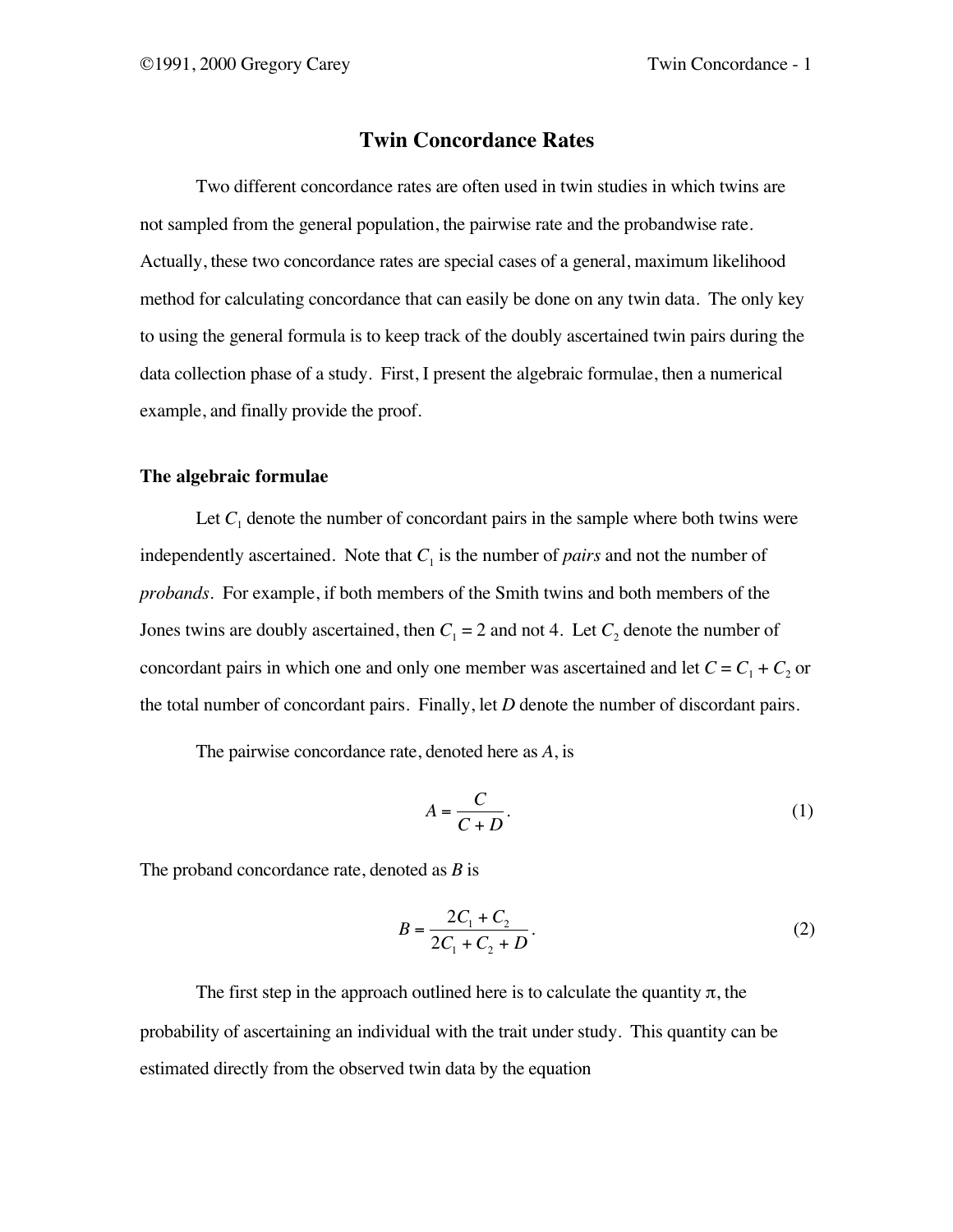$$
\hat{\pi} = \frac{2C_1}{2C_1 + C_2}.
$$

Although one could calculate two estimates of  $\pi$ , one for MZ and the other for DZ twins, it is preferable to pool the estimate. Hence, the recommended equation becomes

$$
\mathcal{N} = \frac{2(C_{1mz} + C_{1dz})}{2(C_{1mz} + C_{1dz}) + C_{2mz} + C_{2dz}}
$$
(3)

where subscripts *mz* and *dz* denote zygosity.

Let  $C<sub>I</sub>$  denote the total number of concordant pairs for the ith zygosity. That is  $C<sub>I</sub>$  =  $C_{1I}$  +  $C_{2I}$ . With  $\pi$  estimated from equation (1), an unbiased estimate of the population concordance rate  $(\theta_i)$  is given by

$$
\theta'_{i} = \frac{2C_{i}}{2C_{i} + (2 - \pi)D_{i}} \tag{4}
$$

Naturally there will be a separate estimate of  $\theta$  for MZ and DZ twins. The quantity  $\theta$  is a conditional probability that estimates the population probability that a cotwin will be affected given that his/her partner is affected. It is also equal to the segregation ratio. Hence, it has a much more important meaning in quantitative genetics than either the pairwise or probandwise concordance.

When the ascertainment probability is very low,  $\pi$  approaches 0 and equation (4) reduces to the pairwise rate given in equation (1). In complete ascertainment where all affected individuals are probands, then  $\pi = 1.0$ ,  $C_2 = 0$ , and equation (4) reduces to the probandwise rate in equation (2).

Curiously, testing the significance of the difference between MZ and DZ concordance rates uses only the pairwise rates. First compute  $A_{mz}$  and  $A_{dz}$ —the pairwise concordance rates for MZ and DZ twins. Next, compute *A*, the pairwise concordance for all twins, ignoring zygosity: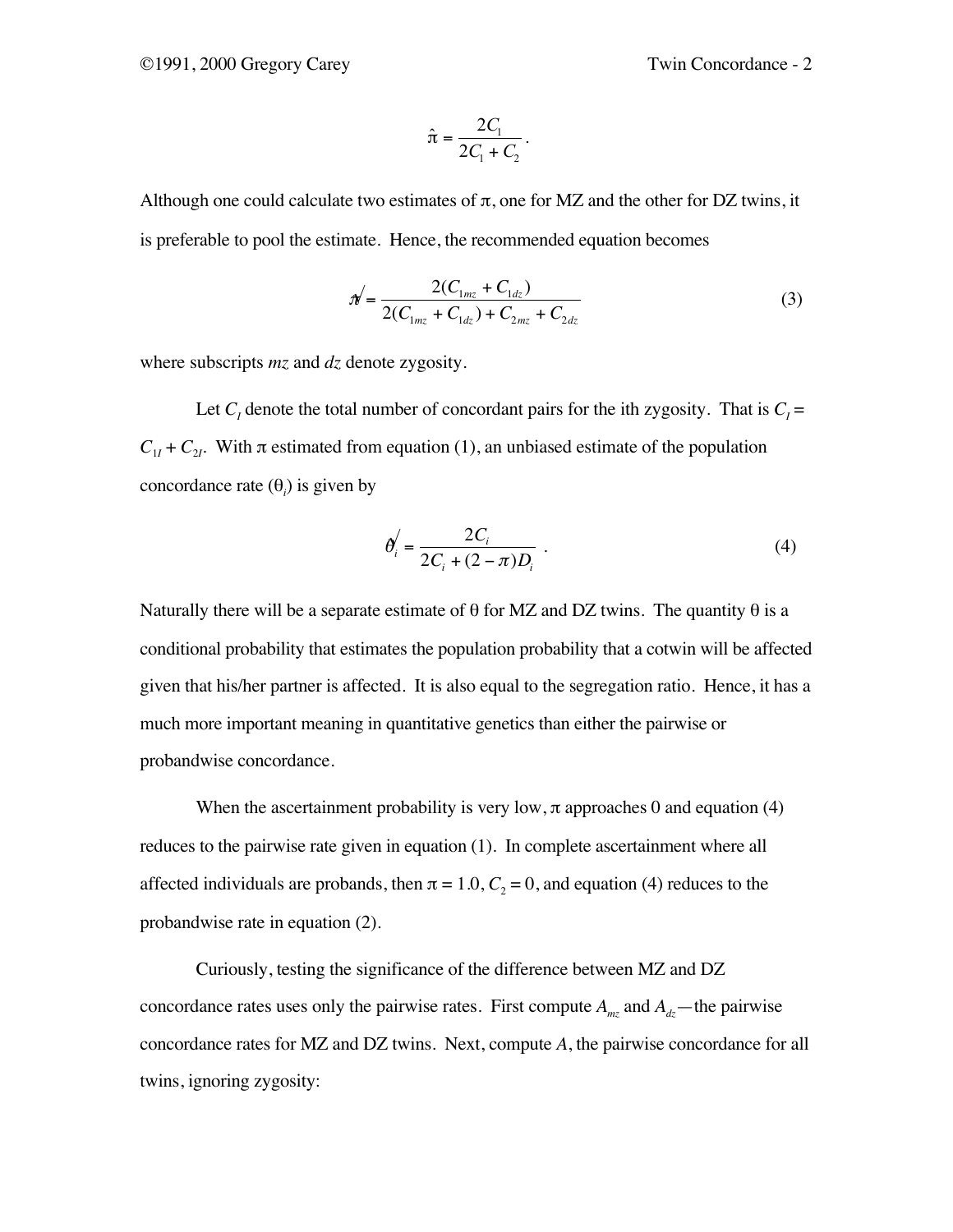$$
A = \frac{C_{mz} + C_{dz}}{C_{mz} + C_{dz} + D_{mz} + D_{dz}}.
$$

Finally, compute the likelihood ratio  $\chi^2$ :

$$
\chi^2 = 2[C_{mz} \log(A_{mz}) + D_{mz} \log(1 - A_{mz}) + C_{dz} \log(A_{dz}) + D_{dz} \log(1 - A_{dz}) - C \log(A) - D \log(1 - A)]
$$
\n(5)

This will be a  $\chi^2$  with one degree of freedom. Note that the logarithm taken here is the natural or Naperian logarithm.

## **A numerical example**

Gottesman & Shield's (1972) twin data on schizophrenia will be used to illustrate the procedure. The data used here consist of a consensus diagnosis of schizophrenia or probable/questionable schizophrenia derived from the independent evaluation of case histories by six clinicians (see Gottesman & Shields, 1972, Appendix C) and are given in Table 1.

## [Insert Table 1 about here]

Using both MZ and DZ twins, the estimate of the ascertainment probability,  $\pi$ , is given from equation (3) as

$$
\pi = \frac{2(4+1)}{2(4+1)+7+2} = .526
$$

The concordance rate for identical twins is found by entering the quantities in Table 1 into equation (4), or

$$
\theta_{mz} = \frac{2(11)}{2(11) + (2 - .526)11} = .576.
$$

Similarly, the concordance for DZ twins is

$$
\theta_{dz} = \frac{2(3)}{2(3) + (2 - .526)30} = .119.
$$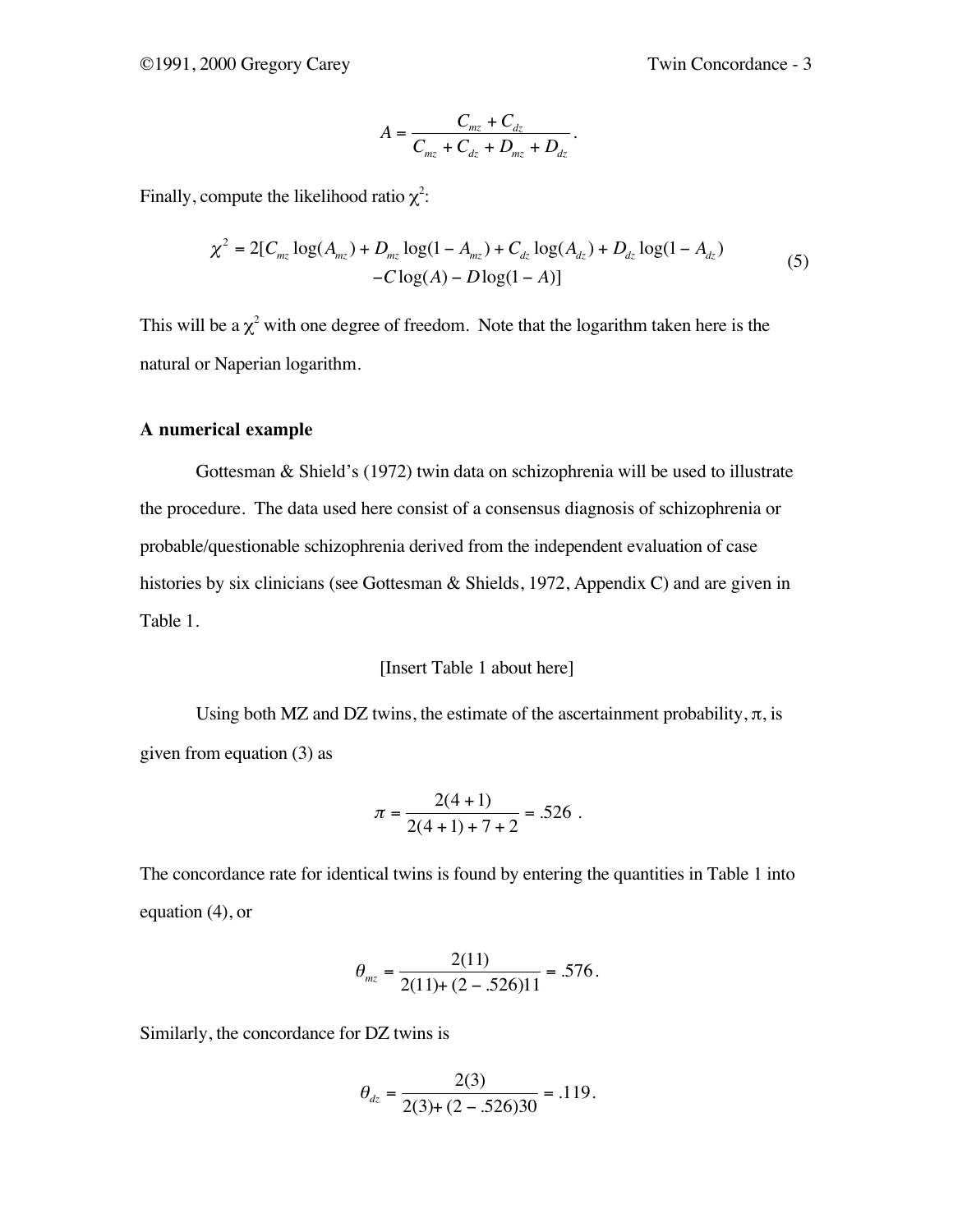To test for a significant difference in concordance, we compute the pairwise rates for the MZ twins, the DZ twins, and all twins regardless of zygosity. Thus  $A_{mz} = 11/22 = .50$ ,  $A_{dz} = 3/33 = .091$ , and  $A = 14/55 = .255$ . Using these quantities and equation (5), the likelihood ratio  $\chi^2$  is

$$
\chi^2 = 2[11\log(.5) + 11\log(.5) + 3\log(.091) + 30\log(.909) - 14\log(.255) - 41\log(.745)] = 11.80
$$

The value of  $\chi^2$  exceeds the critical value of 6.64 at the .01 level. Hence, there is clear evidence that concordance for schizophrenia is significantly greater in MZ than in DZ twins.

#### **Proof**

Let  $p$  denote the prevalence of a trait in the general population. Under the assumption that the trait has the same prevalence in twins as in the general population the distribution of twins in the general population will be given in the simple two by two contingency table illustrated in Table 2.

## [Insert Table 2 here]

Note that when twin pairs are randomly sampled from the general population, regardless of their trait status, then an estimate of  $\theta$  may be derived by simply double-entering the pairs into the table and dividing the proportion of concordant pairs by *p*.

When twins are ascertained through pairs where are least one twin has the trait, a correction for ascertainment is required to arrive at an unbiased estimate of  $\theta$  and it is necessary to estimate  $\pi$ . A critical assumption of the following derivation is that ascertainment is independent in members of concordant pairs. That is, it is assumed that the probability of independently ascertaining twin 2 in a concordant pair, given that twin 1 has already been ascertained, is  $\pi$ .

The probability of ascertaining twinships where neither partner has the trait is obviously 0. For discordant pairs, the probability of ascertaining the pair is simply π. For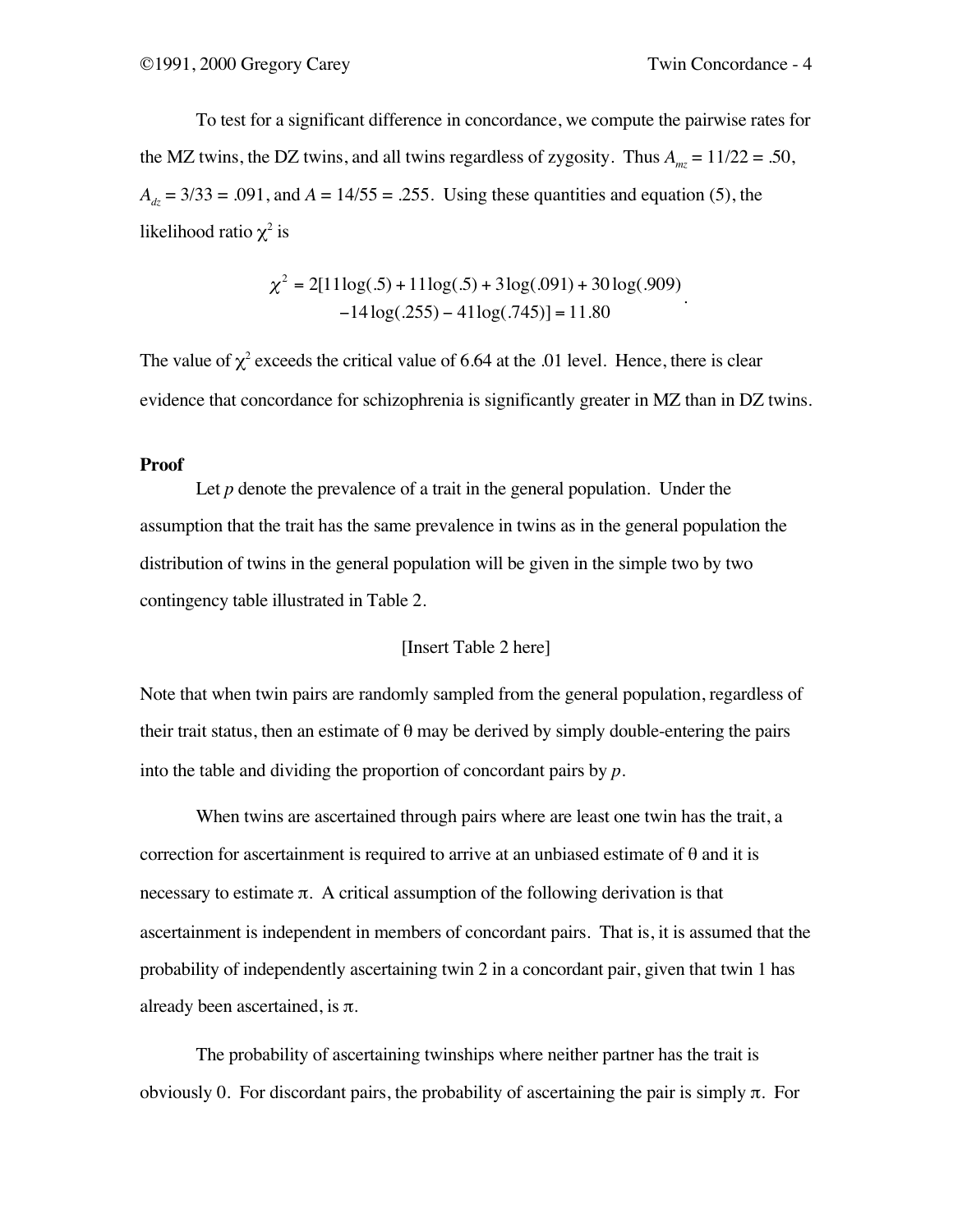concordant pairs, however, the ascertainment probability is more complicated. There are three ways to ascertain concordant pairs. First, twin 1 may be ascertained but twin 2 is not ascertained. This will occur with frequency  $π(1 - π)$ . Second, twin two may be ascertained while twin 1 remains unascertained. This also occurs with frequency  $\pi(1 - \pi)$ . Finally, both twins may be independently ascertained. This should occur with frequency  $\pi^2$ .

Using these quantities, one can then construct a table of the frequency with which twins should occur in the general population and in an ascertained sample. This table is given below in Table 3.

## [Insert Table 3 here]

The quantity  $\lambda$  in the last column of table is the proportion of twin pairs in the general population that is ascertained. It may be found by summing the quantities in the sixth column (Frequency in the General Population by Ascertainment Status) of the table for all those pairs that are ascertained, or,

$$
\lambda = \theta p \pi^2 + 2\theta p \pi (1 - \pi) + 2(1 - \theta) p \pi = (2 - \theta \pi) p \pi
$$

Inspection of the last column in the table reveals that there are only three categories of twins in the ascertained twin sample. The first of these consists of concordant pairs in which both members are independently ascertained. Let  $C_1$  denote the number of these pairs in the sample and note that the probability of observing pairs of this type of twin pair in the sample is  $\theta p \pi^2 \lambda^{-1}$ . The second type are concordant pairs in which only one twin is ascertained. Let *C*<sub>2</sub> denote these pairs. Their probability is  $2\theta p\pi(1 - \pi)\lambda^{-1}$ . The final type are discordant pairs. Their probability is  $2(1 - \theta)p\pi \lambda^{-1}$ , and their number will be denoted by *D*.

Consequently, the log likelihood of the sample becomes

$$
\log(L) = C_1 \log(\theta p \pi^2 \lambda^{-1}) + C_2 \log[2\theta p \pi (1 - \pi) \lambda^{-1}] + D \log[2(1 - \theta) p \pi \lambda^{-1}]
$$

which reduces to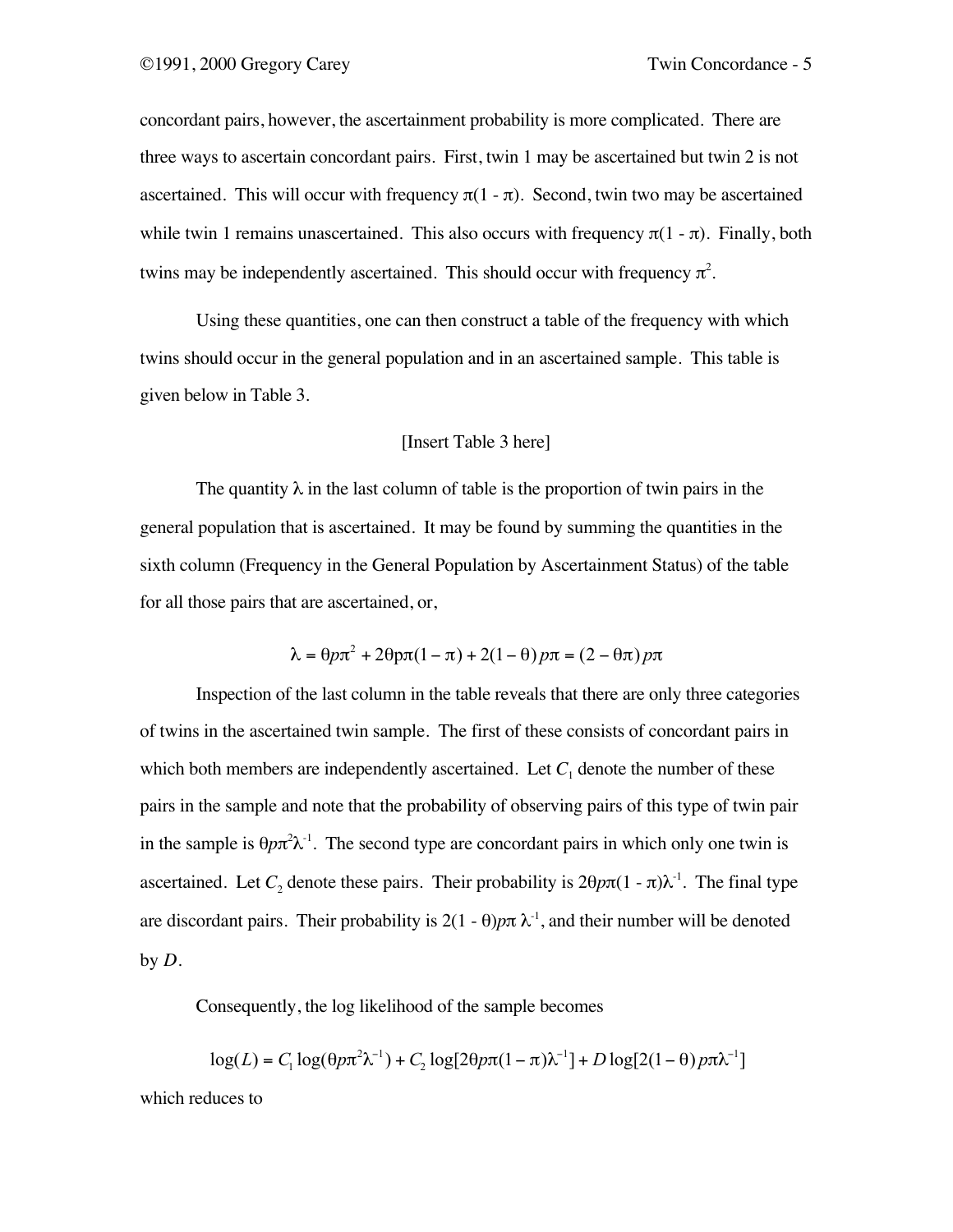$$
log(L) = const + C_1 log(\theta) + C_1 log(\pi) + C_2 log(\theta) + C_2 log(1 - \pi) + Dlog(1 - \theta) - Nlog(2 - \theta)\pi)
$$
\n(6)

where *cons* is a constant and *N* is the total number of twin pairs  $(C_1 + C_2 + D)$ . Thus, the log likelihood is a function of two parameters, θ and π. Differentiating the log likelihood with respect to each of these parameters and performing tedious algebra gives the maximum likelihood estimates of  $\pi$  and  $\theta$  as

$$
\hat{\pi} = \frac{2C_1}{2C_1 + C_2}
$$

and

$$
\theta' = \frac{2(C_1 + C_2)}{2(C_1 + C_2) + (2 - \pi)D} = \frac{2C}{2C + (2 - \pi)D}.
$$

Note that these are equations (3) and (4) given in the first section of this paper.

The likelihood ratio  $\chi^2$  is twice the difference in log likelihoods between a general model that fits three parameters to the data (π,  $\theta_{mz}$ , and  $\theta_{dz}$ ) and a constrained model that fits  $\pi$  but constrains  $\theta_{mg}$  to equal  $\theta_{dr}$ . By subscripting the quantities in equation (6) to reflect MZ twins and DZ twins and then algebraically reducing the formula for  $\chi^2$ , one arrives at equation (5) given earlier. It is remarkable that all terms involving  $\pi$  cancel in the process and one is left with comparisons of the MZ, DZ, and whole-sample concordance rates.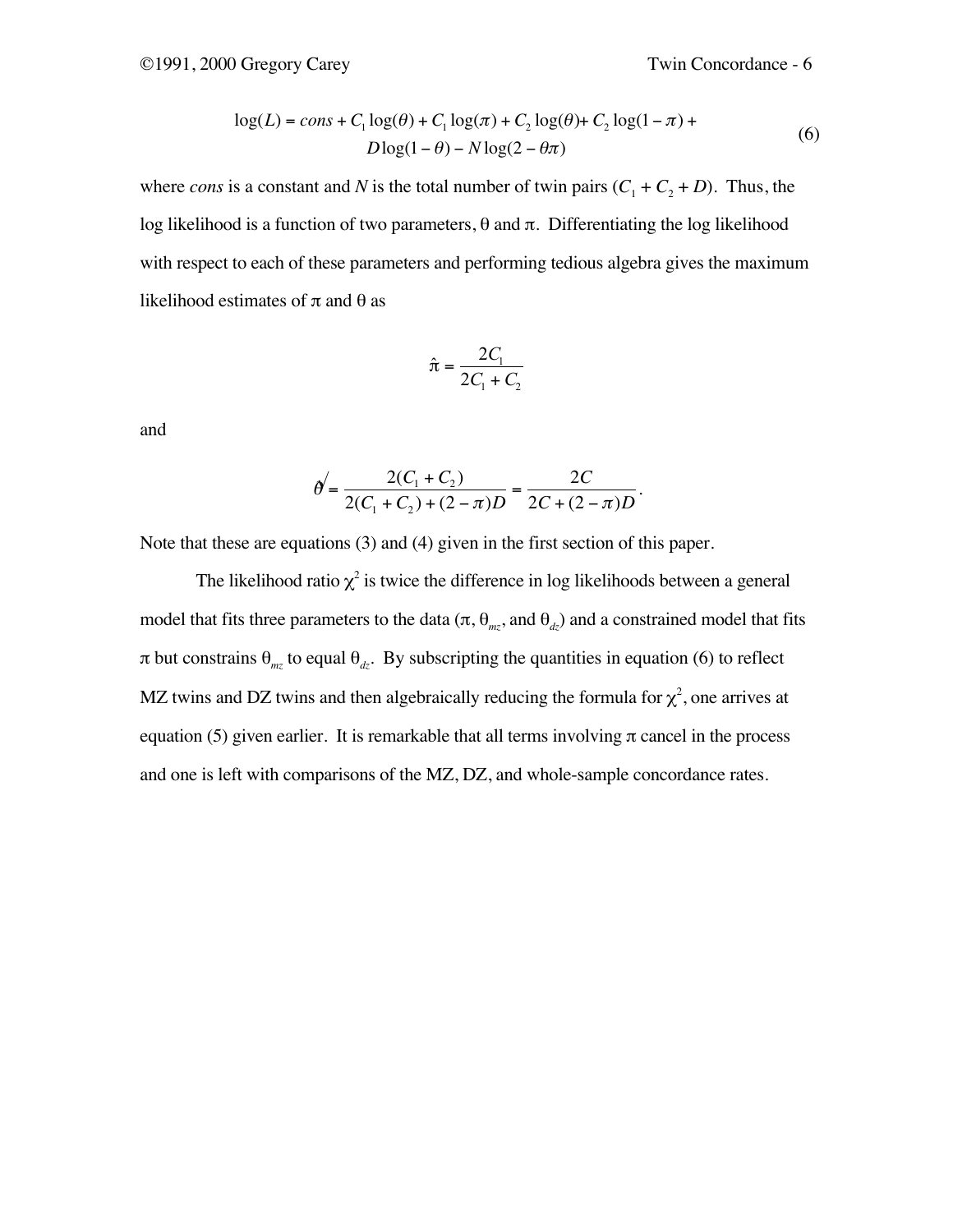# **References**

Gottesman,I.I. & Shields,J. (1972). Schizophrenia and Genetics: A twin study vantage point. New York: Academic Press.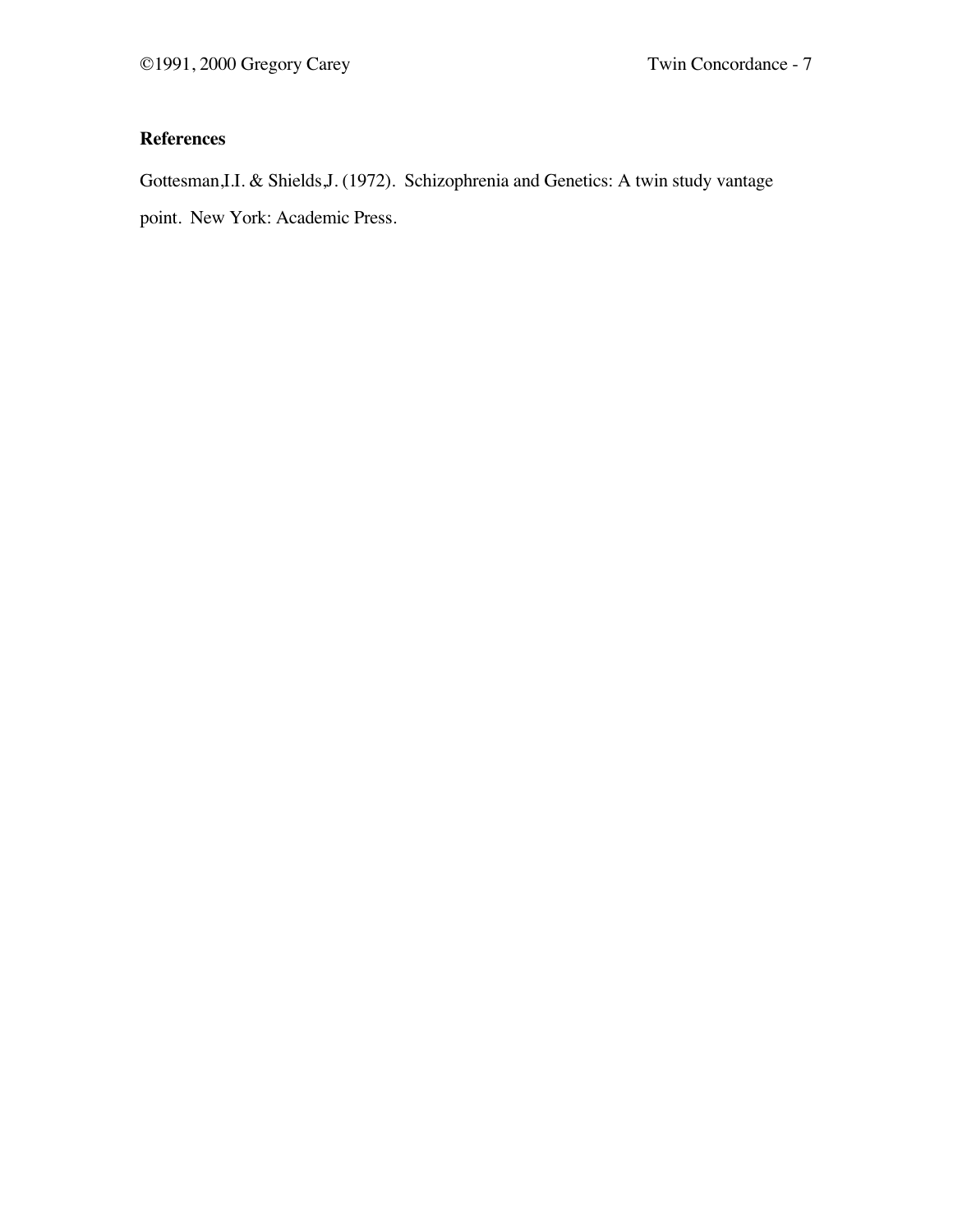| Table 1. Twin concordance for schizophrenia. |          |     |  |  |  |  |  |  |
|----------------------------------------------|----------|-----|--|--|--|--|--|--|
|                                              |          |     |  |  |  |  |  |  |
|                                              | Zygosity |     |  |  |  |  |  |  |
| Type:                                        | MZ.      | DZ. |  |  |  |  |  |  |
|                                              |          |     |  |  |  |  |  |  |
|                                              |          |     |  |  |  |  |  |  |
|                                              |          |     |  |  |  |  |  |  |

Source: Gottesman & Shields (1972).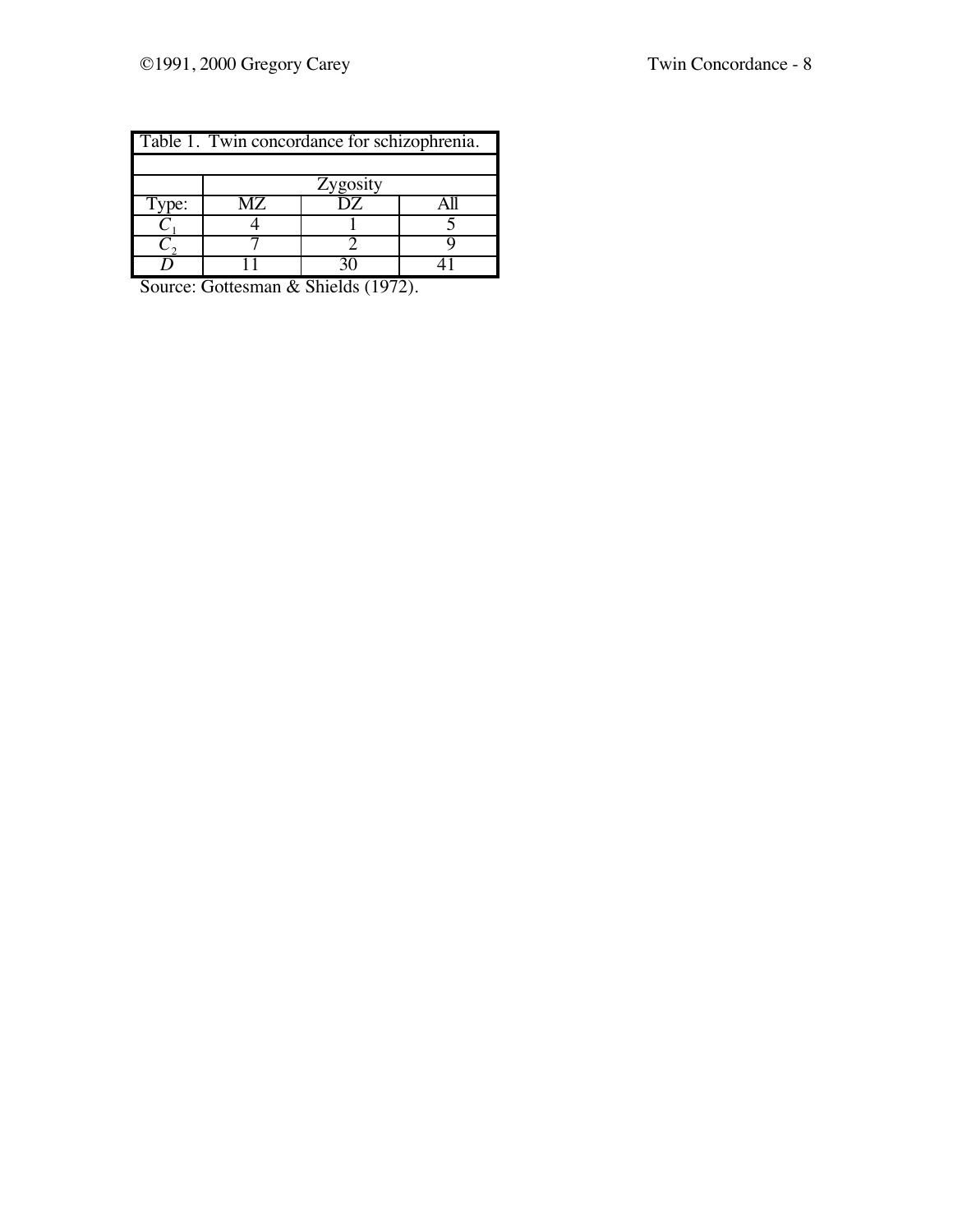| Table 2. Frequency of twins with $(+)$ and without $(-)$ a trait in the general<br>population |                 |                 |       |  |  |  |  |
|-----------------------------------------------------------------------------------------------|-----------------|-----------------|-------|--|--|--|--|
|                                                                                               | Twin $2 +$      | Twin $2 -$      | Fotal |  |  |  |  |
| Twin $1 +$ :                                                                                  | Ħп              | $(1 - \theta)p$ |       |  |  |  |  |
| Twin $1 -$ :                                                                                  | $(1 - \theta)p$ | $q-(1-\theta)p$ |       |  |  |  |  |
| Total                                                                                         |                 |                 |       |  |  |  |  |